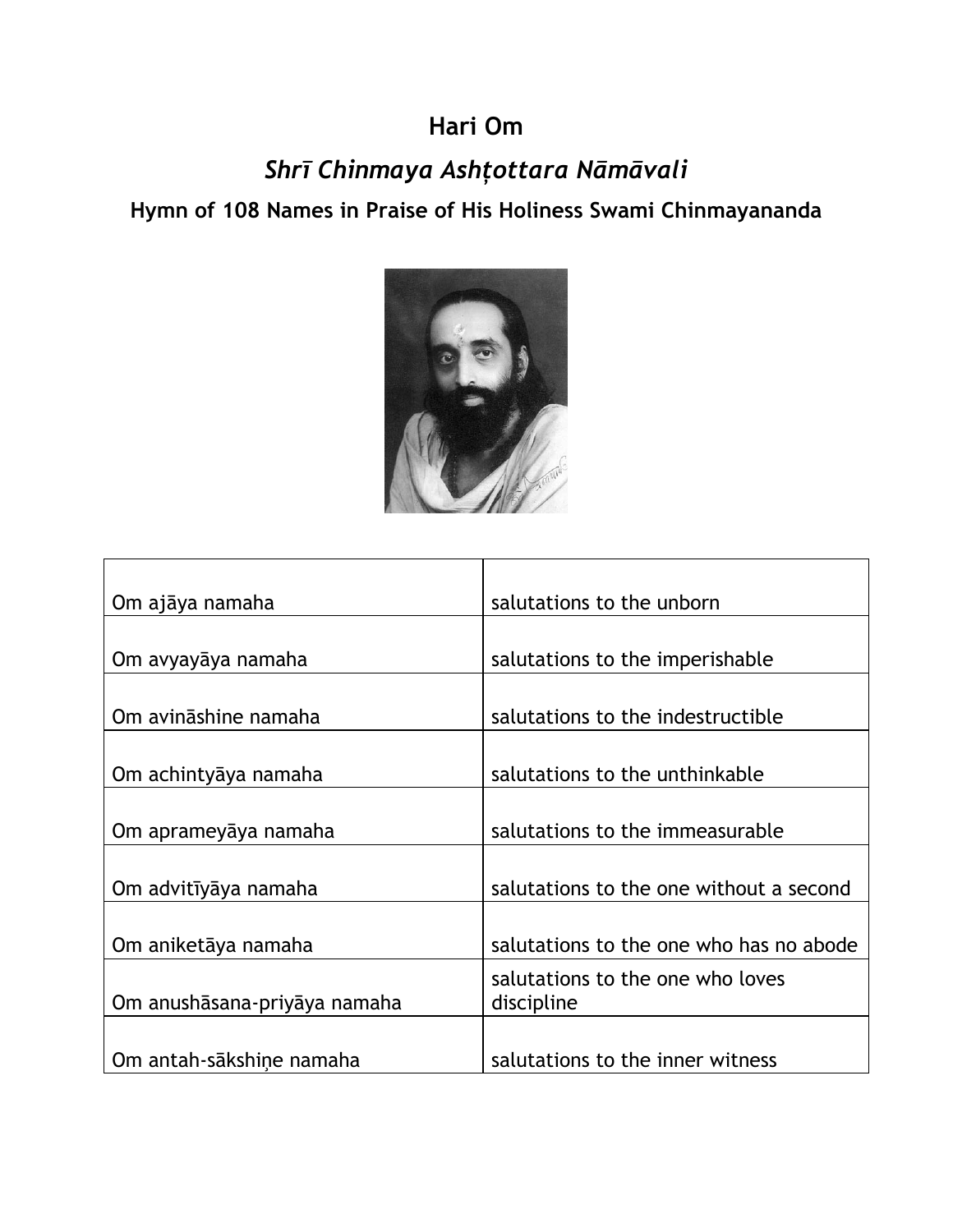| Om antar-yāmine namaha                     | salutations to the inner controller                                        |
|--------------------------------------------|----------------------------------------------------------------------------|
|                                            |                                                                            |
| Om ānandāya namaha                         | salutations to the blissful one                                            |
| Om ātma-svarūpāya namaha                   | salutations to the one who is the nature<br>of the self                    |
| Om āngla-bhāshā-viduttamāya namaha         | salutations to the one who is most<br>eloquent in english                  |
| Om īshvarāya namaha                        | salutations to the one who is the<br>supreme lord                          |
| Om udāra-hrdayāya namaha                   | salutations to the large-hearted one                                       |
| Om utsāha-vardhakāya namaha                | salutations to the one who inspires                                        |
| Om ekasmai namaha                          | salutations to the one (supreme)                                           |
| Om omkāravide namaha                       | salutations to the knower of om                                            |
| Om karuņā-sāgarāya namaha                  | salutations to the ocean of compassion                                     |
| Om karma-parāyaņāya namaha                 | salutations to the one engaged in action<br>(service)                      |
| Om kālātītāya namaha                       | salutations to the one who is beyond<br>time                               |
| Om kaivalya-svarūpāya namaha               | salutations to the one whose nature is<br>absolute oneness                 |
| Om krtātmane namaha                        | salutations to the self-made one                                           |
| Om krta-krtyāya namaha                     | salutations to the ever-fulfilled<br>(content) one                         |
| Om gītā-jnāna-yajna-prachārakāya<br>namaha | salutations to the propagator of the<br>knowledge of shrimad bhagavad gita |
| Om gurave namaha                           | salutations to the one who is a guru                                       |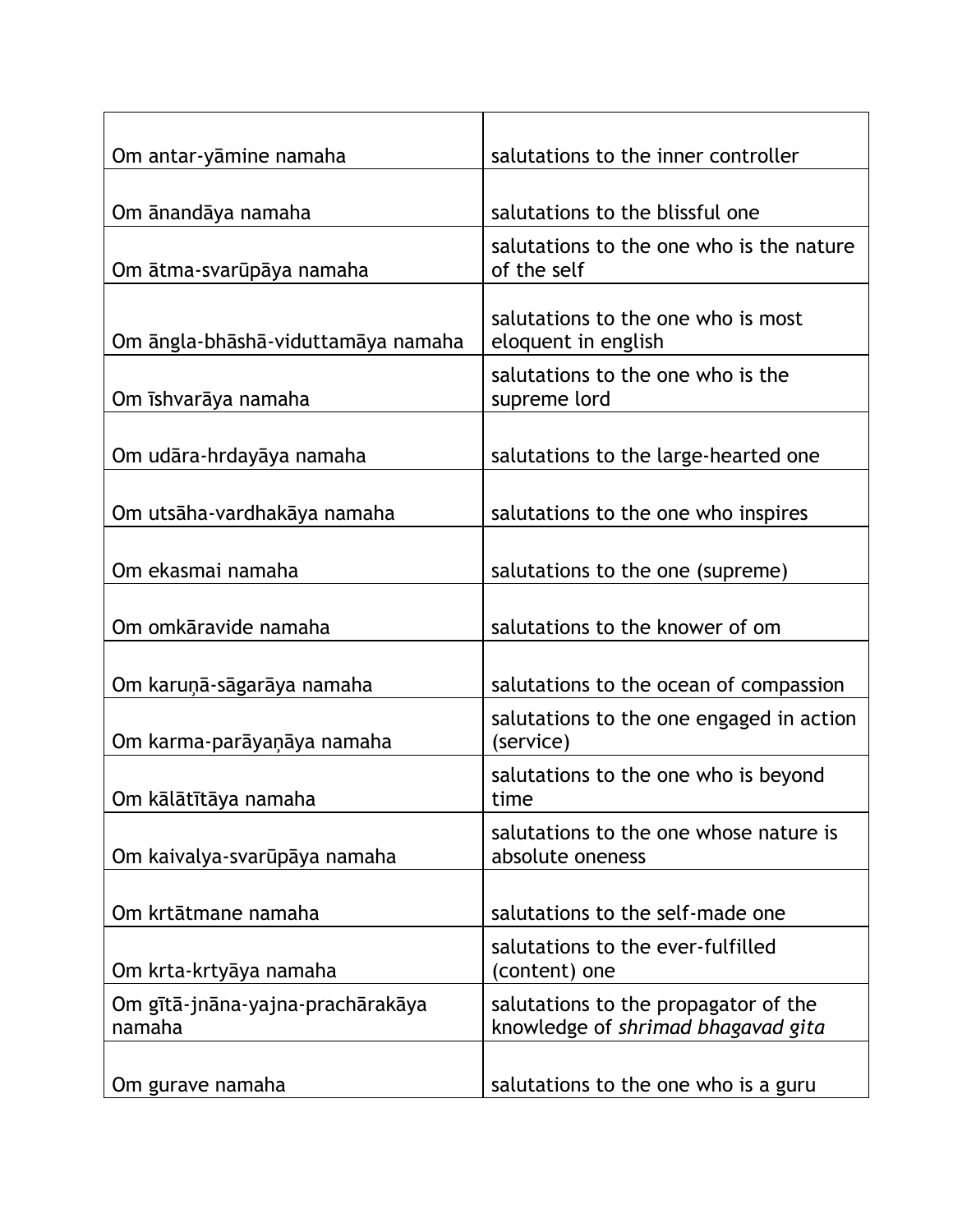| Om guņātitāya namaha              | salutations to the one who is beyond all<br>attributes                                                    |
|-----------------------------------|-----------------------------------------------------------------------------------------------------------|
| Om grantha-krte namaha            | salutations to the author of scriptural<br>texts (and commentaries)                                       |
| Om chinmayaya namaha              | salutations to the one who is pure<br>consciousness                                                       |
| Om chhinna-samshayāya namaha      | salutations to the one who has cut<br>asunder all doubts                                                  |
| Om jagad-ātmane namaha            | salutations to the one for whom the<br>world is the self                                                  |
| Om jagat-sākshiņe namaha          | salutations to the witness of (all<br>happenings in) the world                                            |
| Om jana-priyāya namaha            | salutations to the one loved by all<br>people                                                             |
| Om jitendriyāya namaha            | salutations to the one who conquered<br>all the sense organs                                              |
| Om jīva-brahmaikyavide namaha     | salutations to the knower of the<br>oneness of the individual $(j\bar{v}va)$ and the<br>supreme (brahman) |
| Om jīvan-muktāya namaha           | salutations to the one who is liberated                                                                   |
| Om jīrņa-mandiroddhārakāya namaha | salutations to the renovator of<br>dilapidated temples (rejuvenator of<br>hindu culture)                  |
| Om tapovana-shishyāya namaha      | salutations to the disciple of swami<br>tapovanji maharaj                                                 |
| Om tapasvine namaha               | salutations to the austere ascetic                                                                        |
| Om tāpa-nāshanāya namaha          | salutations to the destroyer of sorrows                                                                   |
| Om tīrtha-svarūpāya namaha        | salutations to the one who is a sacred<br>place of pilgrimage in himself                                  |
| Om tejasvine namaha               | salutations to the brilliant one                                                                          |
| Om dehātītāya namaha              | salutations to the one who is beyond<br>the body                                                          |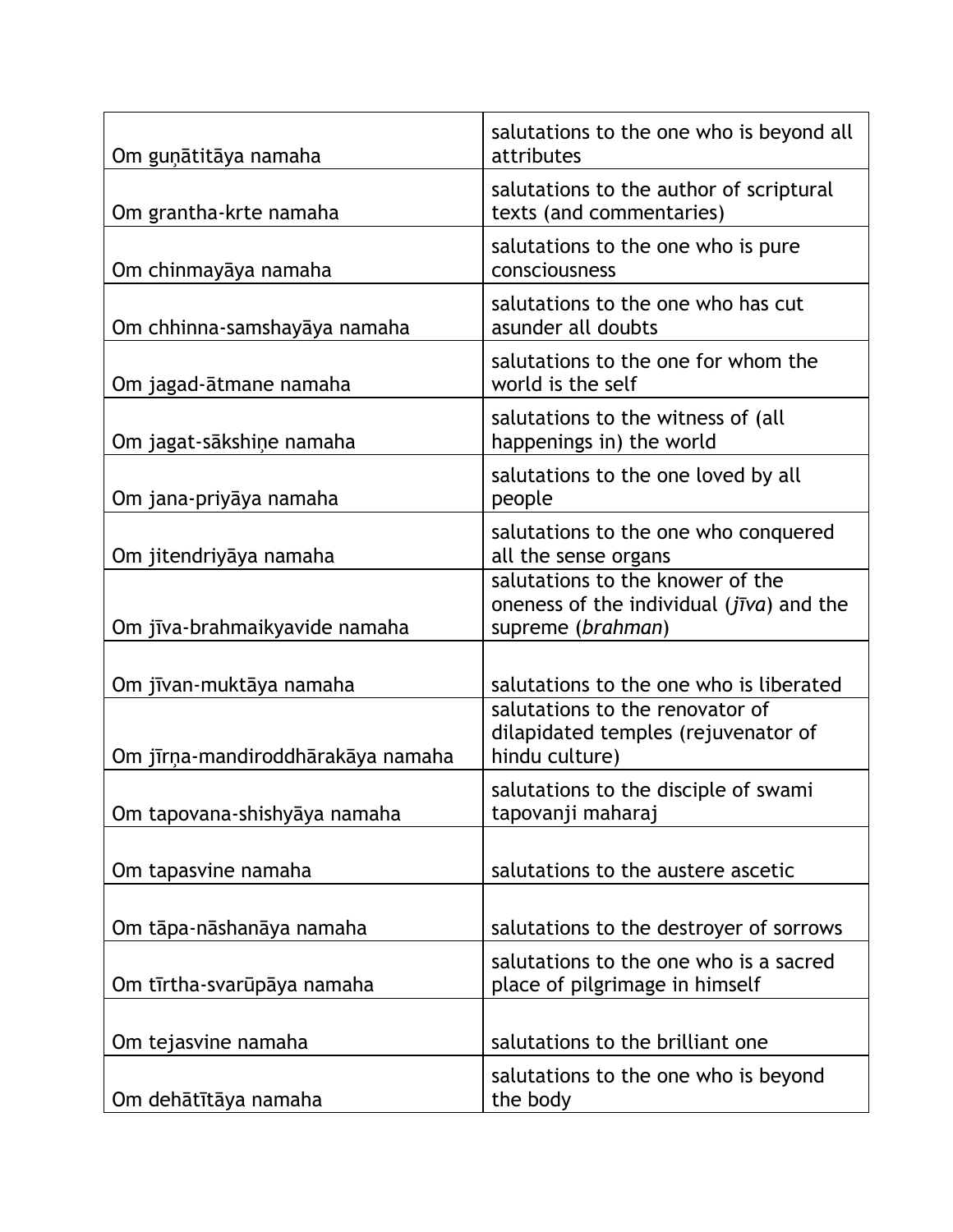| Om dvandvātītāya namaha        | salutations to the one who is beyond<br>the pairs of opposites                             |
|--------------------------------|--------------------------------------------------------------------------------------------|
| Om drđha-nishchayāya namaha    | salutations to the firm and determined<br>one                                              |
| Om dharma-samsthāpakāya namaha | salutations to the one who establishes<br>dharma                                           |
| Om dhīmate namaha              | salutations to the intelligent and<br>discriminate one                                     |
| Om dhīrāya namaha              | salutations to the courageous one (who<br>walks the righteous path)                        |
| Om dhairya-pradāya namaha      | salutations to the one who instills<br>courage                                             |
| Om nārāyaņāya namaha           | salutations to the one who is lord vishnu                                                  |
| Om nijānandāya namaha          | salutations to the one who is innate<br>bliss                                              |
| Om nirapekshāya namaha         | salutations to the one who does not<br>depend on anything or anyone                        |
| Om nihsprhāya namaha           | salutations to the one without desires                                                     |
| Om nirupamāya namaha           | salutations to the one who is<br>unmatched                                                 |
| Om nirvikalpāya namaha         | salutations to the one who is ever<br>undisturbed (without agitations or<br>modifications) |
| Om nityāya namaha              | salutations to the eternal one                                                             |
| Om niranjanāya namaha          | salutations to the taintless one                                                           |
| Om paramāya namaha             | salutations to the one who is the<br>highest (supreme)                                     |
| Om para-brahmane namaha        | salutations to the ultimate reality                                                        |
| Om pāvanāya namaha             | salutations to the one who is pure                                                         |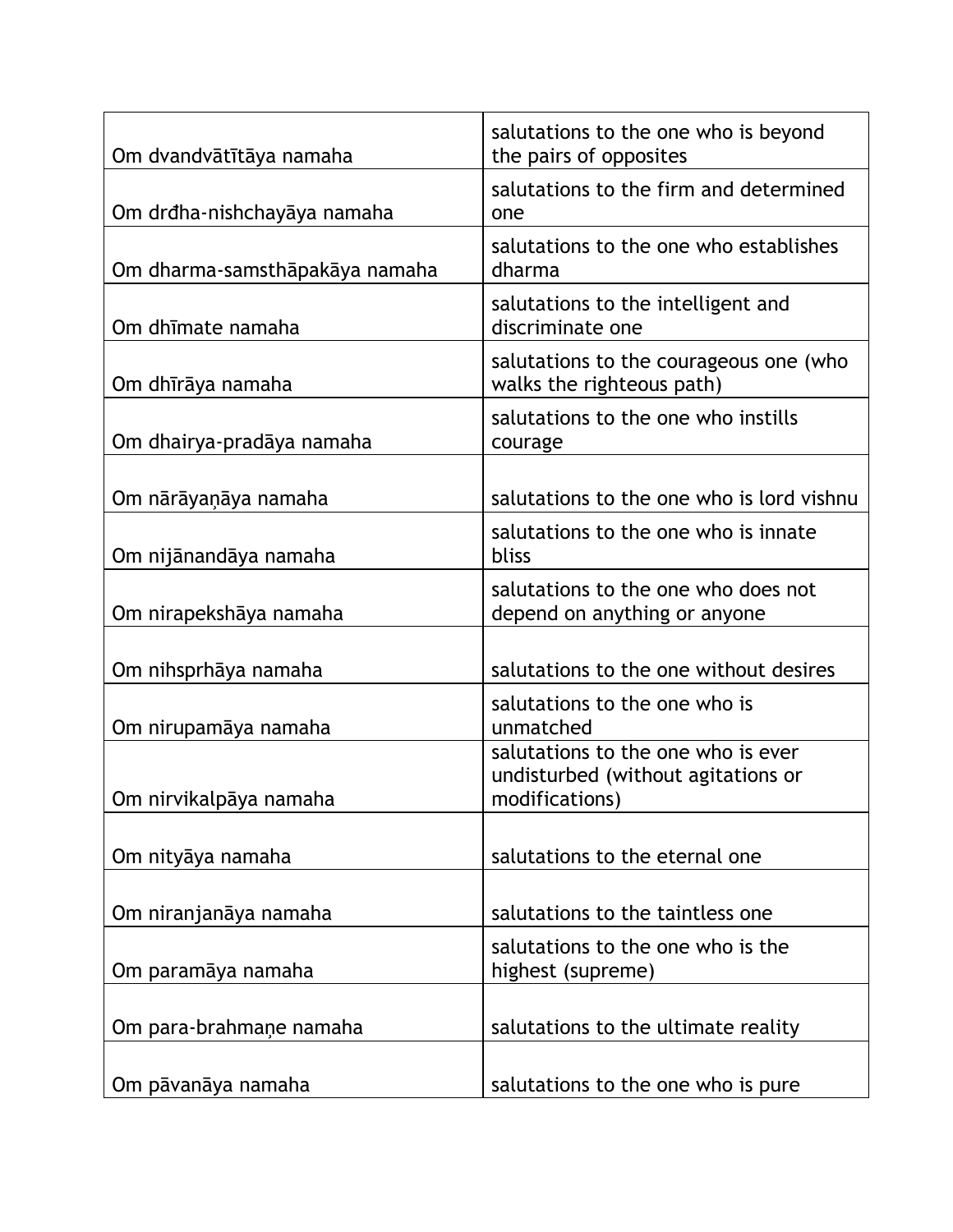| Om pāvakāya namaha             | salutations to the one who purifies (all)                                          |
|--------------------------------|------------------------------------------------------------------------------------|
| Om purushottamāya namaha       | salutations to the one who is supreme<br>being                                     |
|                                |                                                                                    |
| Om prasannātmane namaha        | salutations to the joyous (cheerful) one                                           |
| Om phalāsakti-rahitāya namaha  | salutations to the one who is free from<br>attachment to the fruits of actions     |
| Om bahu-bhaktāya namaha        | salutations to the one with many<br>devotees                                       |
| Om bandha-mochakāya namaha     | salutations to the one who is liberated<br>from bondage                            |
| Om brahma-nishthaya namaha     | salutations to the one who is firmly<br>established in brahman                     |
| Om brahma-parāya namaha        | salutations to the one for whom<br>reveling in brahman is the supreme goal         |
| Om bhaya-nāshanāya namaha      | salutations to the one who is the<br>destroyer of fear                             |
| Om bhārata-gauravāya namaha    | salutations to the one who is the pride<br>of bharata (india)                      |
| Om bhūmne namaha               | salutations to the one who is the<br>infinite                                      |
| Om mahāvakyopadeshakāya namaha | salutations to the teacher of the great<br>statements of truth (in the upanishads) |
| Om maharshaye namaha           | salutations to the one who is a great<br>sage                                      |
| Om madhura-svabhāvāya namaha   | salutations to the one who has a sweet<br>nature                                   |
| Om manoharāya namaha           | salutations to the one who has a<br>charming persona                               |
| Om mahātmane namaha            | salutations to the one who is a great<br>soul                                      |
| Om medhāvine namaha            | salutations to the one who is a scholar                                            |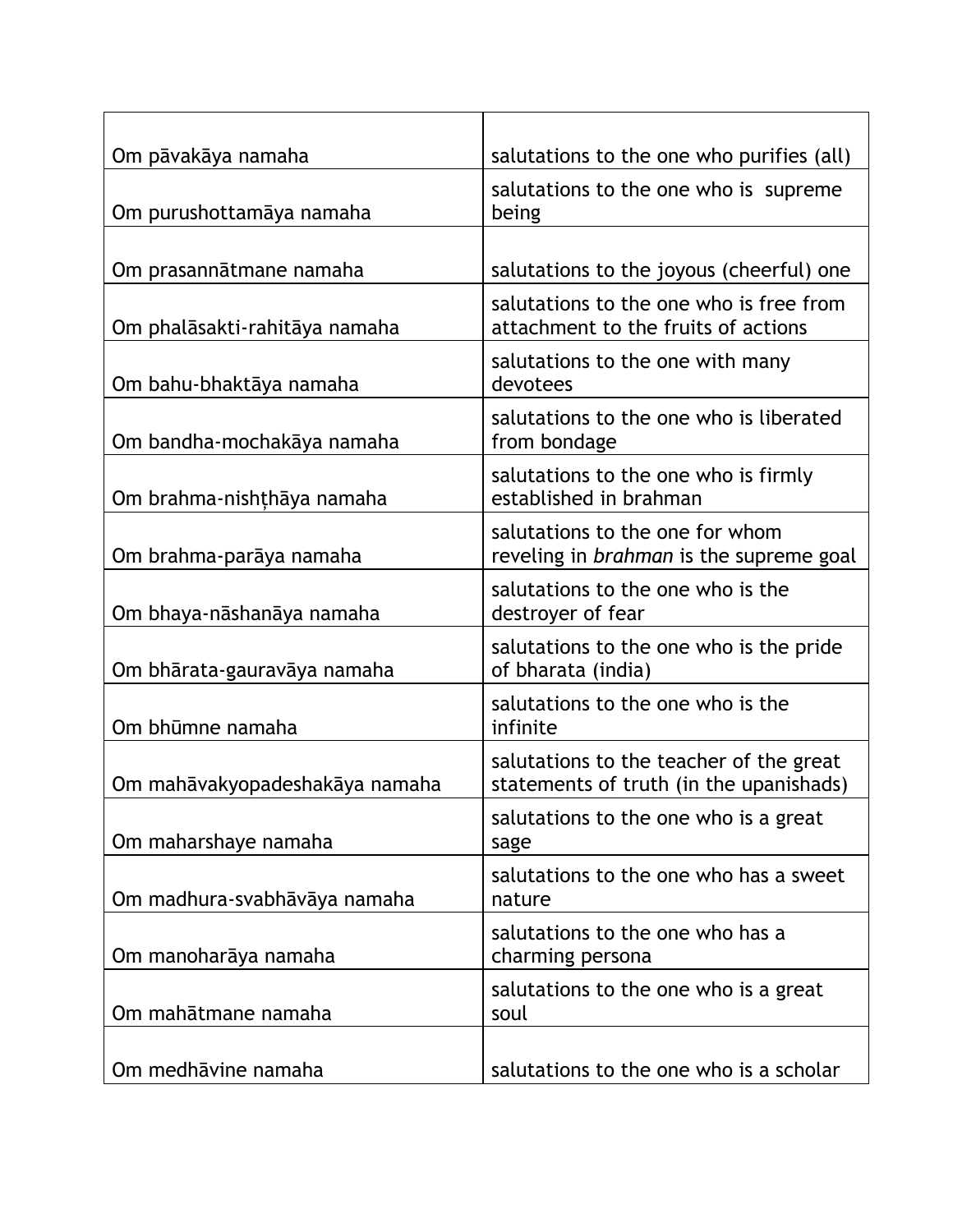|                             | salutations to the one who is self-                                                |
|-----------------------------|------------------------------------------------------------------------------------|
| Om yatātmane namaha         | controlled                                                                         |
| Om yajna-krte namaha        | salutations to the one who has<br>performed jnāna yajnas (given vedantic<br>talks) |
|                             |                                                                                    |
| Om loka-prasiddhāya namaha  | salutations to the one who is world-<br>renowned                                   |
|                             |                                                                                    |
| Om vāgmine namaha           | salutations to the eloquent one                                                    |
| Om vibhave namaha           | salutations to the all-pervading one                                               |
| Om vinoda-priyāya namaha    | salutations to the one who loves humor                                             |
|                             |                                                                                    |
| Om vinaya-shīlāya namaha    | salutations to the one who is humble                                               |
| Om vīta-rāgāya namaha       | salutations to the one who is free from<br>all attachments (likes and dislikes)    |
| Om vedānta-vedyāya namaha   | salutations to the one who is to be<br>known through (the study of) vedanta        |
| Om shāntāya namaha          | salutations to the one who is peace<br>(peaceful)                                  |
| Om shānti-pradāya namaha    | salutations to the one who gives peace<br>(to all)                                 |
| Om shāstroddhārakāya namaha | salutations to the one who uplifts the<br>scriptures (scriptural teachings)        |
| Om shuddha-sattvāya namaha  | salutations to the immaculate (pure)<br>one                                        |
| Om shruti-pāragāya namaha   | salutations to the one who sings<br>(spreads) (the teachings of) the<br>scriptures |
| Om shrotriyāya namaha       | salutations to the one who has studied,<br>and knows, the vedas                    |
| Om sannyāsine namaha        | salutations to the one who is a<br>renunciate                                      |